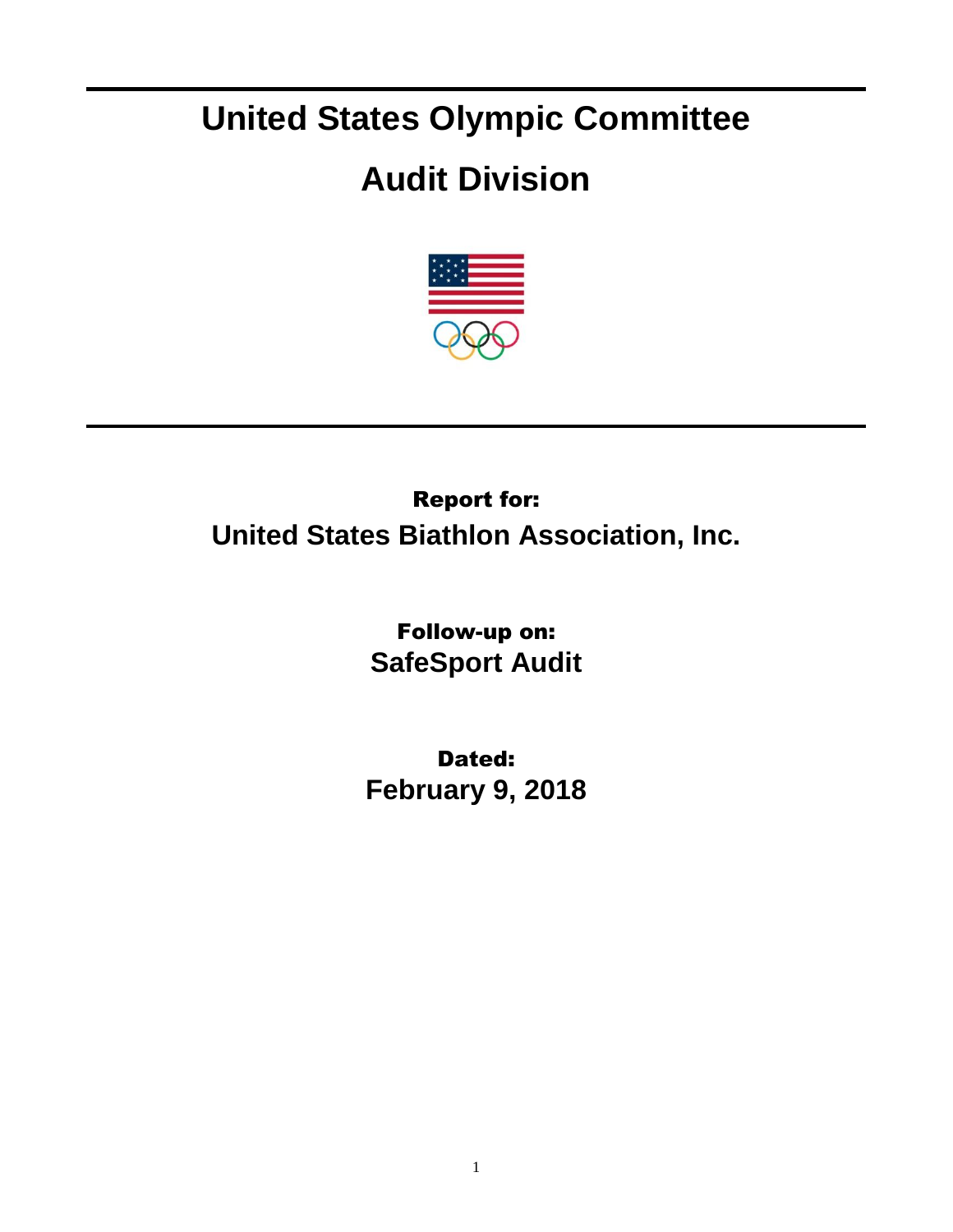UNITED STATES OLYMPIC COMMITTEE 1 Olympic Plaza Colorado Springs, CO 80909



February 9, 2018

Max Cobb President and Chief Executive Officer United States Biathlon Association, Inc.

Dear Max,

During the second and third quarter of 2017, Baker Tilly Virchow Krause (Baker Tilly) performed a SafeSport audit of the United States Biathlon Association (US Biathlon). The purpose of the follow-up review is to report on the status of recommendations from the SafeSport audit of US Biathlon dated October 2017. Our methodology was limited to communication with US Biathlon and a review of various policies provided by the organization. The Audit Division did not perform additional audit work to verify action was taken. However, SafeSport will be tested during the routine audit process going forward.

The review found that both recommendations were implemented and are considered closed. US Biathlon was prompt to implement the two recommendations in the SafeSport audit.

We thank you and your staff for assisting in the follow-up review.

Sincerely,

t Julle

Bridget Toelle, CPA, CIA Ellen Senf Senior Director, Audit Staff Auditor

cc: Scott Blackmun Bill Burke Rick Adams Laura Peeters Gary Johansen Chris McCleary

Ellen A Senf